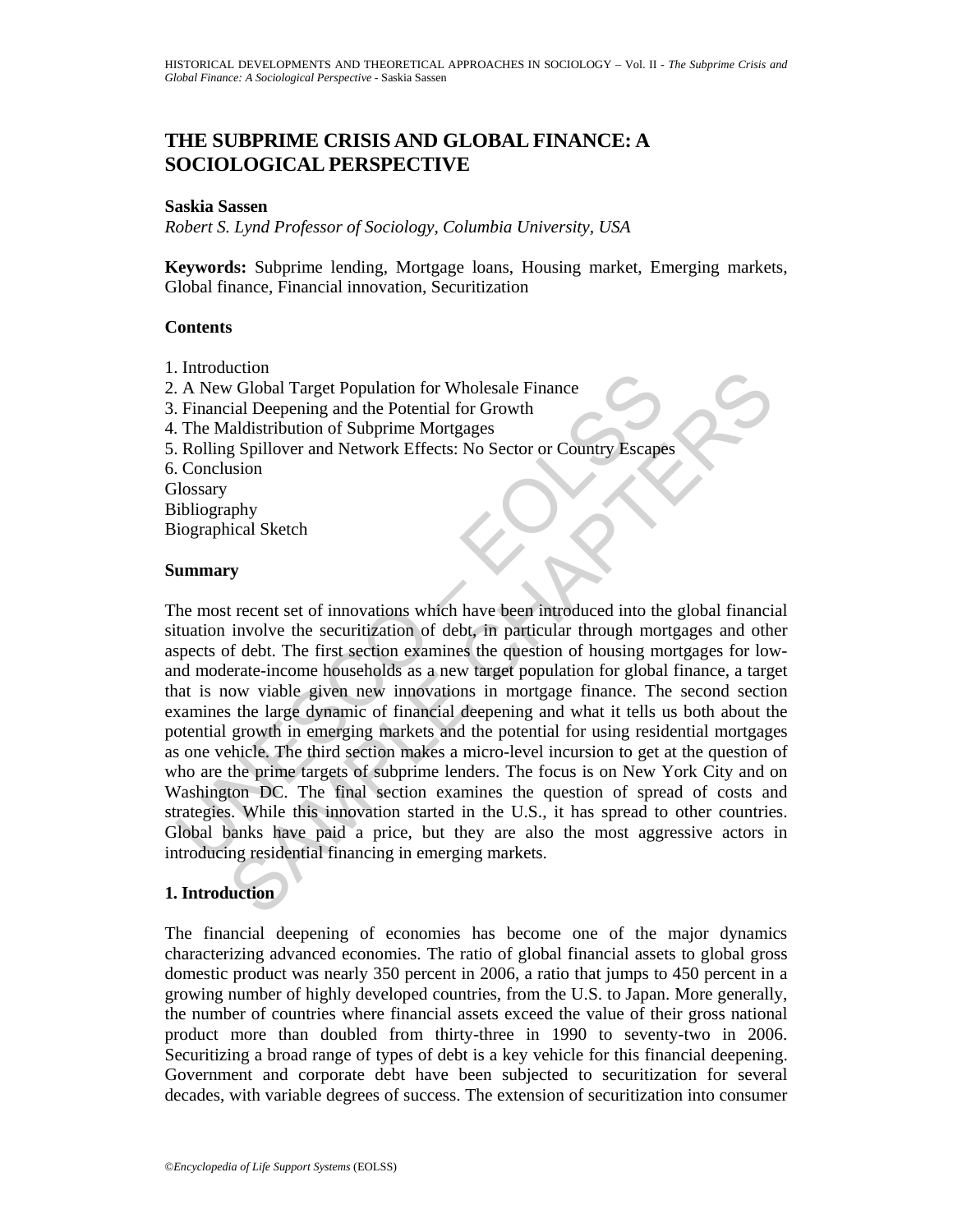debt, including mortgages, took off in the 1980s in the U.S. Thus mortgage securitizing is not new; indeed, the first mortgage-backed security was invented in 1977, though not necessarily widely used at the time.

While mortgage securitization is not new, the current phase is an innovation that could play a critical role in the financial deepening of countries worldwide. What marks this innovation is the extension of securitization to subprime mortgages and to mortgages for low- and moderate-income households. This feature takes the option of a mortgage well beyond the most advanced economies and the middle- and high-income classes.

There are three aspects of this financial innovation that are at the heart of the thesis developed here:

- 1. The target population is vast, especially when globally linked financial markets facilitate the deployment of these instruments in a rapidly growing number of countries. India and China, but also Eastern Europe, have underdeveloped mortgage markets but rapidly growing middle classes, a prime combination for introducing this innovation. In many emerging economies it is foreign banks and financial services that are developing the mortgage markets.
- 2. The character of the innovation rests in good part on speeding up the numbers of mortgages granted and their bundling in order to reach the necessary thresholds for sale in the capital markets. This changes the logic for granting a mortgage: the velocity of mortgage-bundling becomes more important than the credit-worthiness of mortgage grantees.
- The target population is vast, especially when globally linked<br>facilitate the deployment of these instruments in a rapidly gro<br>countries. India and China, but also Eastern Europe, have underdeve<br>markets but rapidly growing 3. The low levels of financial deepening in many countries signal a large potential for the marketing of these mortgage instruments. From the perspective of finance, one measure of this potential development is the ratio of outstanding residential mortgage debt (that is to say, mortgage capital) to GDP in highly developed economies, e.g. seventy percent in the U.S., but about ten percent in both India and China.

target population is vast, especially when globally linked financial market<br>ate the deployment of these instruments in a rapidly growing number<br>directions. India and China, but also Eastern Europe, have underdeveloped mort For moderate- and low-income households, investment in housing can be conceived of as a mechanism for concentrating whatever the small resources such households can command. What they have available beyond basic needs will go into securing housing. Thus a financial instrument that allows low and moderate-income households to acquire a mortgage becomes a vehicle for extracting those funds, bundling them up into a financial instrument, and selling them in the capital markets. It also becomes a potentially powerful vehicle for the financial deepening of economies, especially in socalled emerging market economies.

These particular types of mortgage-backed securities have the potential to deliver profits to wholesale finance, to devastate the savings of modest-income households and to lead to macro-crises. The potential for profits is vast, insofar as there are massive numbers of such modest households, and the aim is large numbers for bundling and then selling off rather than long-term investment. The potential for devastating household losses is also vast, as seen with the sharp jump in 2005 to 2006 in home foreclosures among low- and modest-income households under these new types of mortgages; foreclosures are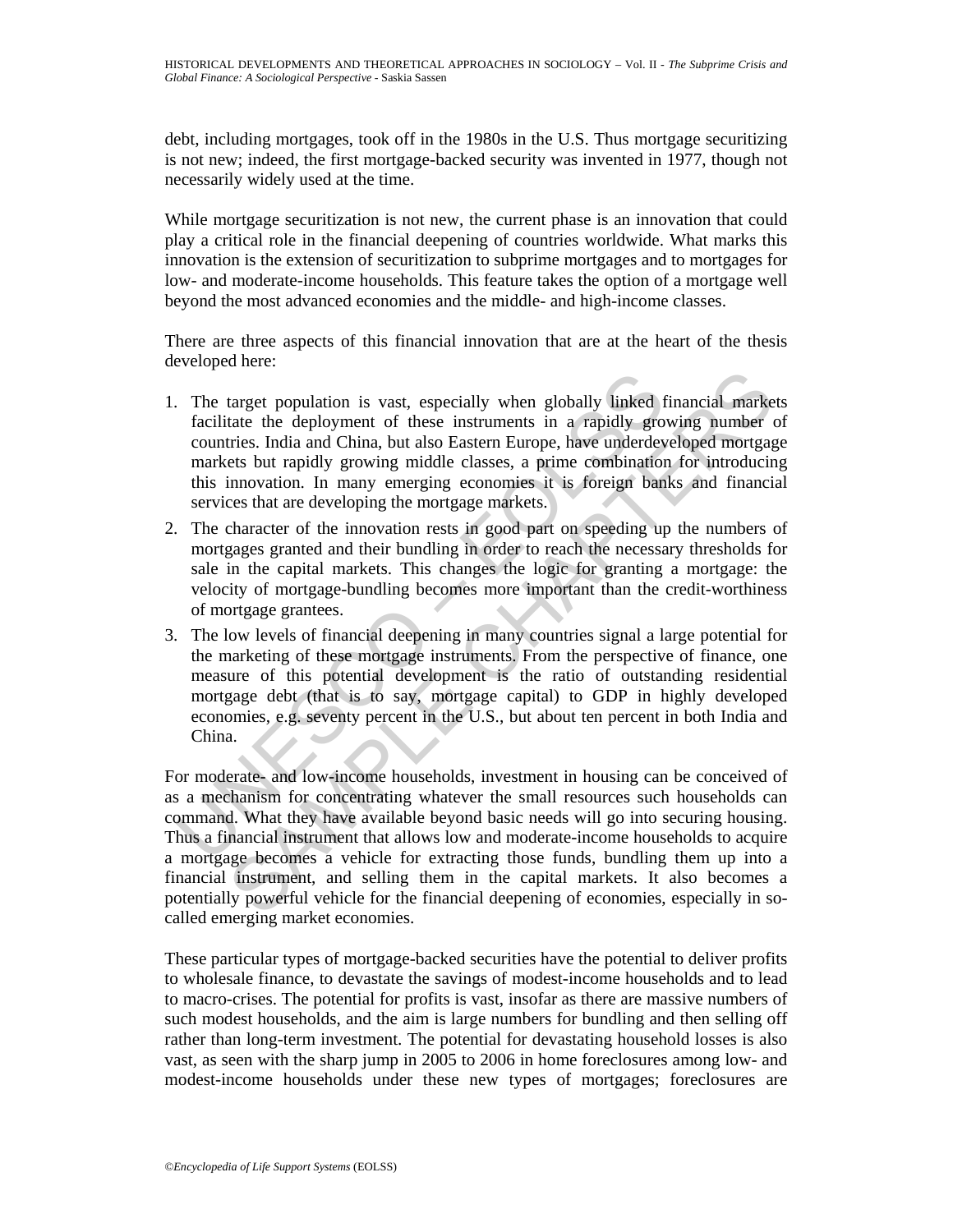expected to reach their highest point in 2010 to 2011. Finally, the potential for macrolevel crises is unexpectedly strong, though partial, as indicated by the subprime mortgage crisis that exploded in 2007. Given the globality and interconnection of financial markets, when something goes wrong with the new mortgage-backed securities in one country, the spillover effects can be massive and go well beyond the originating country. For instance, the loss of market value of subprime securities just since early 2007 totaled around \$380 billion in March 2008.

ss developed economies with large numbers of low-income hous<br>eginning of a micro-financial history that gets wired into foundatio<br>hole economies. Housing is a sector that cuts across social classes; a<br>consumed and consisti eloped economies with large numbers of low-income households. It is the growth and gradient metally in the strong is a sector that cuts arcross social classes, across and district and conomics. Housing is a sector that cut The use of subprime and of low- and moderate-income residential mortgages to develop new types of securities represents a new frontier for wholesale finance. It is not just that it represents yet another source of profits. It becomes one instrument to expand the residential mortgage market in advanced economies and to introduce mortgages into less developed economies with large numbers of low-income households. It is the beginning of a micro-financial history that gets wired into foundational structures of whole economies. Housing is a sector that cuts across social classes; across the different spaces that constitute an economy, from rural to urban; and across almost all major industries through the housing construction and furnishing phases.

- -
- -
- -

# TO ACCESS ALL THE **26 PAGES** OF THIS CHAPTER, Visit: http://www.eolss.net/Eolss-sampleAllChapter.aspx

### **Bibliography**

Aalbers, Manuel B. (2008). "The Financialization of Home and the Mortgage Market Crisis," *Competition & Change* 12: 148–166 [An analysis of how not just homes, but also homeowners became viewed as financially exploitable with the financialization of mortgage markets].

Cacdac Warnock, Veronica and Francis E. Warnock (2008). "Markets and Housing Finance" *Journal of Housing Economics* 17: 239–251 [A cross country examination of the market features enabling the development of housing finance].

Gotham, Kevin F. (2006). "The Secondary Circuit of Capital Reconsidered: Globalization and the US Real Estate Sector," *American Journal of Sociology* 112, 231–275. [An analysis of the role of state regulations in the expansion of the mortgage-backed securities markets and the development of real estate investment trusts (REITs), and more generally in the embedding of real estate financing in global capital markets].

Gyntelberg, Jacob, and Eli M. Remolona (2006). "Securitization in Asia and the Pacific: Implications for Liquidity and Credit Risks," *Bank of International Settlements Quarterly Review*, June, 65–75 [Describes how the recent surge in structured finance in Asia and the Pacific was mostly driven by the securitization of consumer loans and mortgages].

Kopczuk, Wojciech, Emmanuel Saez and Jae Song (forthcoming). "Earnings Inequality and Mobility in the United States: Evidence from Social Security Data since 1937" *Quarterly Journal of Economics*. [Uses fine-grained data to uncover the decrease and rise of earnings inequality in the US from 1937 onwards].

Levine, Ross (1997). "Financial Development and Economic Growth: Views and Agenda," *Journal of*